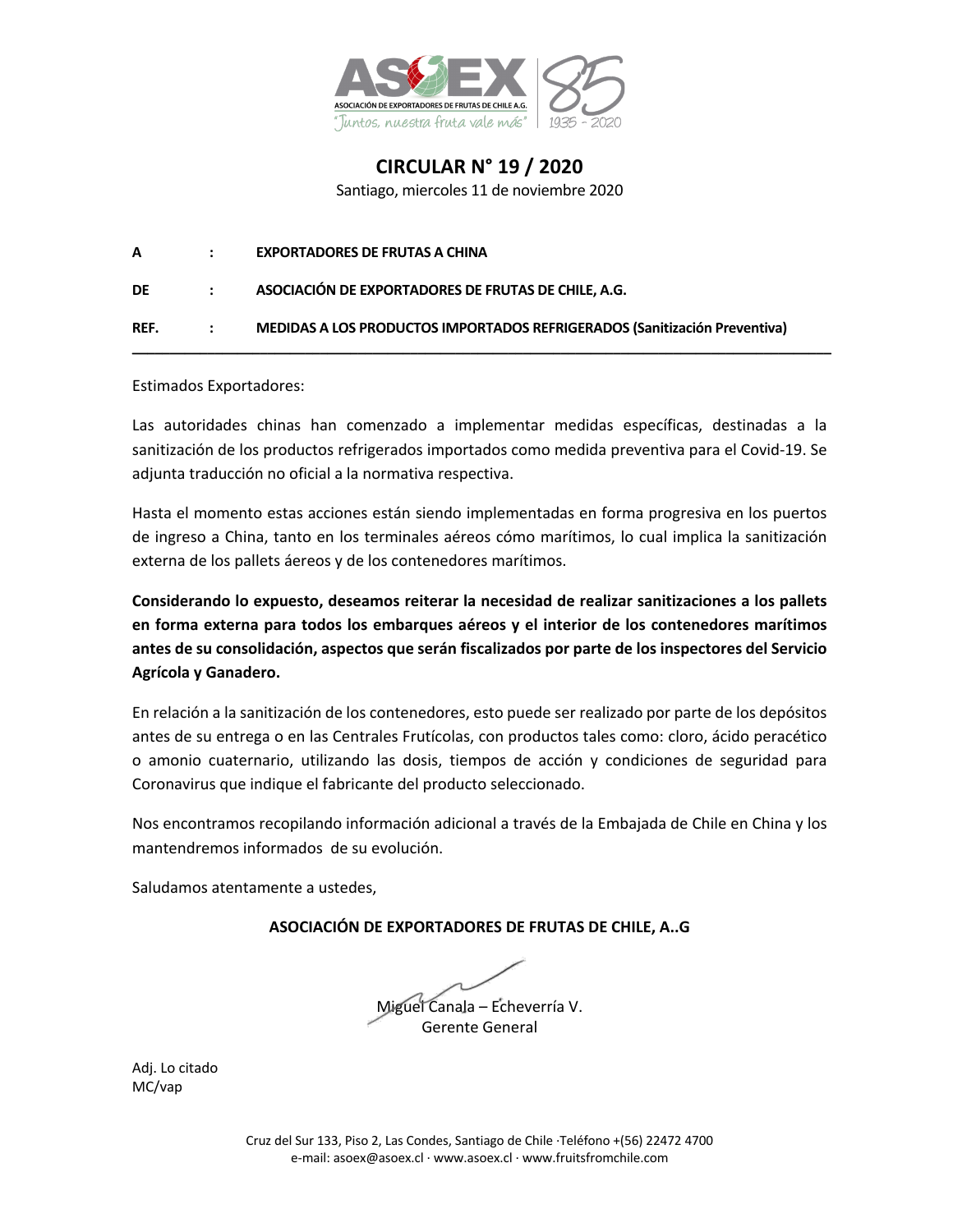# Notice on Issuing the Work Plan for Preventive and Comprehensive Disinfection of Imported Cold Chain Food in China

# • Objectives and Principles

#### Propose

We need steadily move forward the Covid-19 prevention and control, Based on the Covid-19 detection of imported cold chain food. Give full play to the role of disinfection in killing the Covid-19, and effectively prevent the Covid-19 spread from imported cold chain foods (include the edible agricultural products, the same below) To achieve the goal of "safe, effective, fast, and economical", while ensuring the safety of imported cold chain food, improve the efficiency of port customs clearance, avoid the backlog of goods in the port, and ensure the stability of the industrial chain supply chain.

#### Implementation basis

"Law of the People's Republic of China on the Prevention and Control of Infectious Diseases" and its implementation measures,"The Frontier Health and Quarantine Law of the People's Republic of China" and its implementation rules, the "Food Safety Law of the People's Republic of China" and its implementation regulations and other laws and regulations, the State Council Joint Prevention and Control Mechanism Comprehensive Group "Notice on Comprehensive and Accurate Implementation of Environmental Sanitation and Disinfection Work","Emergency Notice on Strengthening the Nucleic Acid Testing of New Coronavirus in Cold Chain Foods","Notice on Issuing the Covid-19 Prevention and Control Plan (Seventh Edition)""About Printing and Distributing Cold Chain Food Production and Operation of Covid-19 Notice on the Technical Guidelines for Prevention and Control and the Technical Guidelines for the Prevention, Control and Disinfection of Covid-19 in the Production and Operation Process of Cold Chain Food"

And other relevant regulations and technical specifications.

## The scope of disinfection.

This plan is suitable for Sterilization of the loading and transportation tools of imported cold chain food and the inner and outer packaging of products.

## Related principles.

Complete elimination, strict prevention of import; government-led, departmental collaboration; laws and regulations, perform their own duties; scientifically standardized, safe and effective; cost-saving, Efficient and affordable.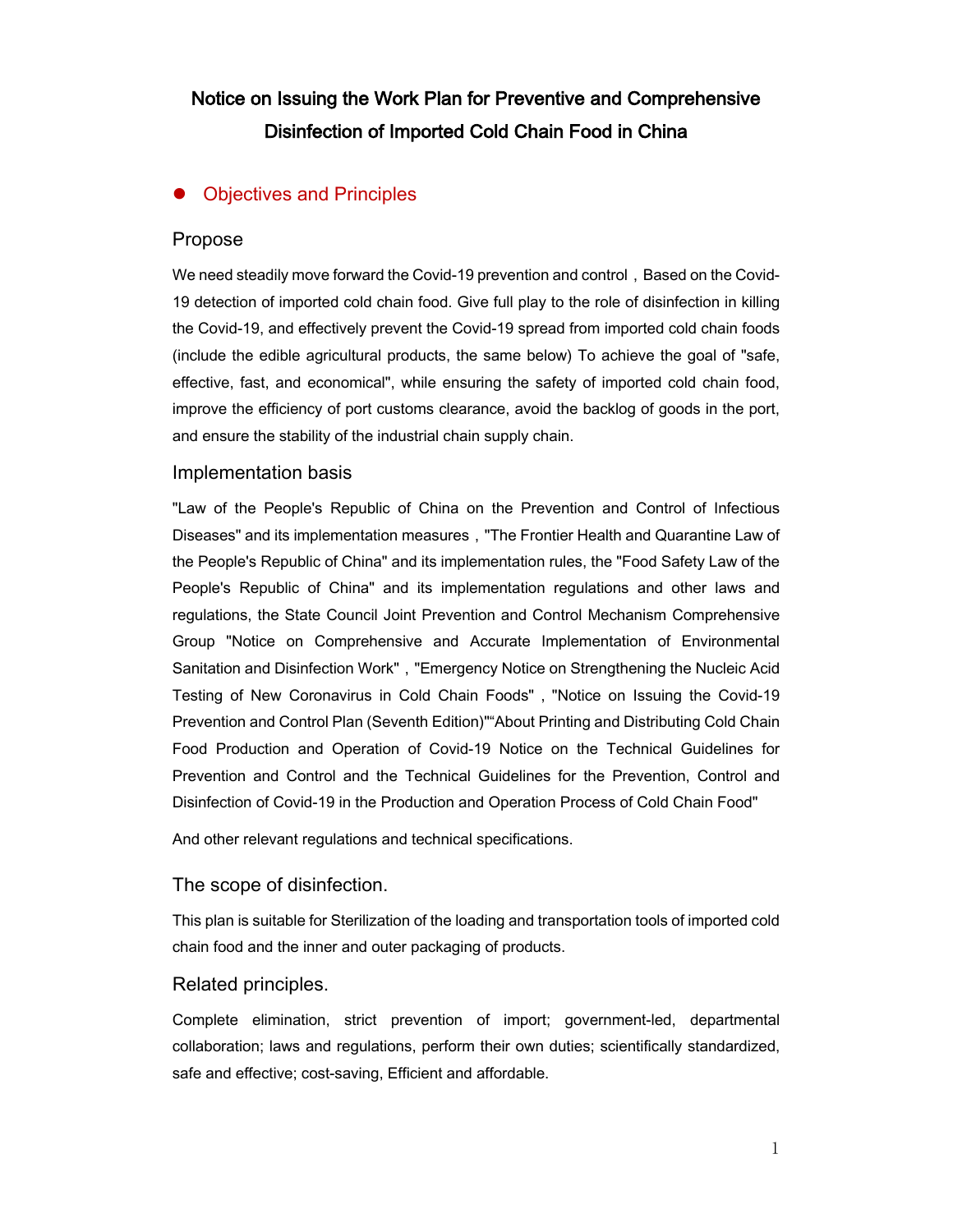# Division of work

The relevant departments of the State Council strengthen the guidance, supervision and coordination of the preventive and comprehensive disinfection of imported cold chain food according to the division of responsibilities. The local people's government is responsible for organizing and implementing the preventive and comprehensive disinfection in their region, to realize the traceability of the whole process closed-loop control, and minimize the risk of the Covid-19 spread through imported cold chain food.

# Customs department.

Responsible for carrying out the Covid-19 monitoring and testing the imported cold chain foods in accordance with relevant regulations, and organizing and guiding the cold chain food importers and the business entity of the customs inspection site to perform preventive and comprehensive disinfection of the inner walls of imported cold-chain food containers and the outer packaging of goods that are selected in the port link.

# Transportation department.

Responsible for supervising and guiding import cold chain food carriers to implement the main responsibilities of the transportation link and implement corresponding disinfection treatment measures, strictly check the customs clearance documents of imported cold chain food in the domestic transportation section, and implement the disinfection of imported cold chain food transportation tools and personal front-line staff Protective measures, and cooperate with the inspection of the implementation of disinfection treatment measures in the process of reloading imported cold chain foods (from imported containers to domestic transportation vehicles).

## Health department.

Responsible for compiling and analyzing the nucleic acid test results of imported cold chain foods for the Covid-19, researching and judging the risk of transmission of imported cold chain foods for Covid-19, and conducting the guidance, evaluation and inspection of preventive comprehensive disinfection measures.

## Market supervision department.

Responsible for on-site inspections and invoice requests, and supervise market operators and food producers and operators to request disinfection certificates for imported coldchain food products issued by detoxification units. Anyone who cannot provide a disinfection certificate cannot be sold in the market. Strengthen the traceability management of imported cold chain foods by food production and operation enterprises, and investigate and punish those cold-chain foods of unknown origin in accordance with the law.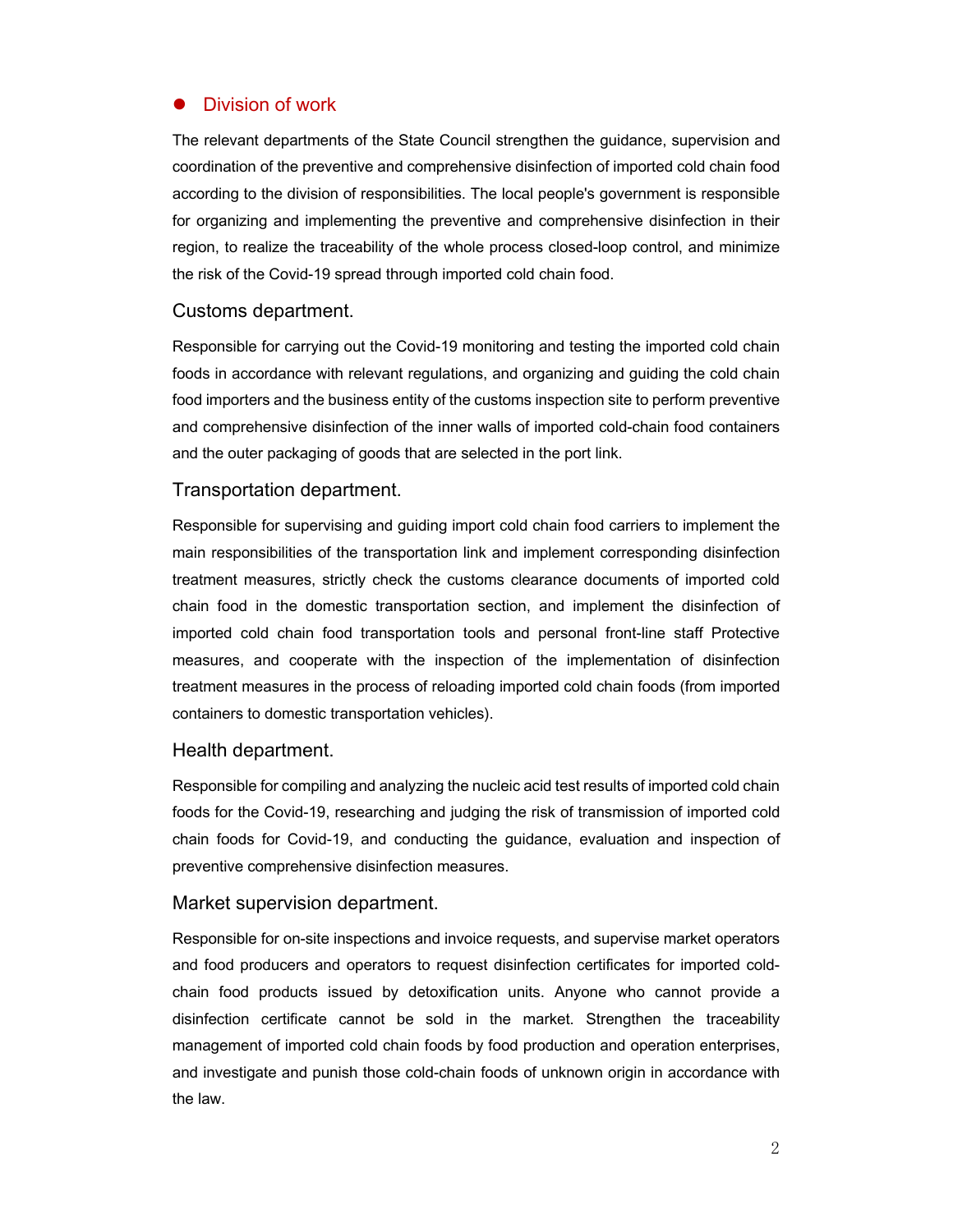#### Local people's government.

Responsible for the implementation of local responsibilities for the detection and preventive comprehensive disinfection of imported cold chain foods in their region. According to the actual situation in the region, organize relevant departments and enterprises to take effective measures to do preventive comprehensive disinfection, clarify the division of responsibilities of relevant departments, and strengthen supervise and inspect to ensure that the responsibilities and measures for disinfection of imported cold chain food are implemented.

#### Relevant production and management companies

Production, processing, storage, sales and other production and operation companies organize or entrust a qualified disinfection companies to perform disinfection. The carrier shall be responsible for organizing or entrusting qualified disinfection companies to organize and carry out disinfection of imported cold chain food loading and transportation before and after shipment. The disinfection companies shall carry out specific disinfection operations in accordance with the relevant disinfection technical specifications to ensure the disinfection effect. Importation business companies shall be responsible for truthfully reporting the information of imported products, cooperating with the production and business operation entities to carry out disinfection work, and keeping the sales records and flow records of imported cold chain food.

#### l Work content

#### Basic requirements.

Summarize the good experience and practices in the detection and disinfection of imported cold chain foods for the new coronavirus. Without changing the existing overall prevention and control arrangements in various places, and according to the logistics characteristics of imported cold chain foods, after completing the new coronavirus detection and sampling work as required, preventive and comprehensive disinfection treatments will be implemented in the links of port inspection, transportation, warehousing, wholesale and retail, etc., before the imported cold chain food comes into contact with people in China for the first time. Strengthen the coordination of departments. In principle, only one preventive and comprehensive disinfection of imported cold chain food loading and transportation tools and packaging is carried out, avoiding repeated disinfection, preventing the implementation of boxing and packing for disinfection operations, and avoiding unnecessary operation links and costs, affecting logistics and market supply. The disinfection implementation unit shall record the disinfection work in detail, including the disinfection date, personnel, location, disinfection object, disinfectant name, concentration and action time, etc. The relevant data and records shall be kept for at least 2 years.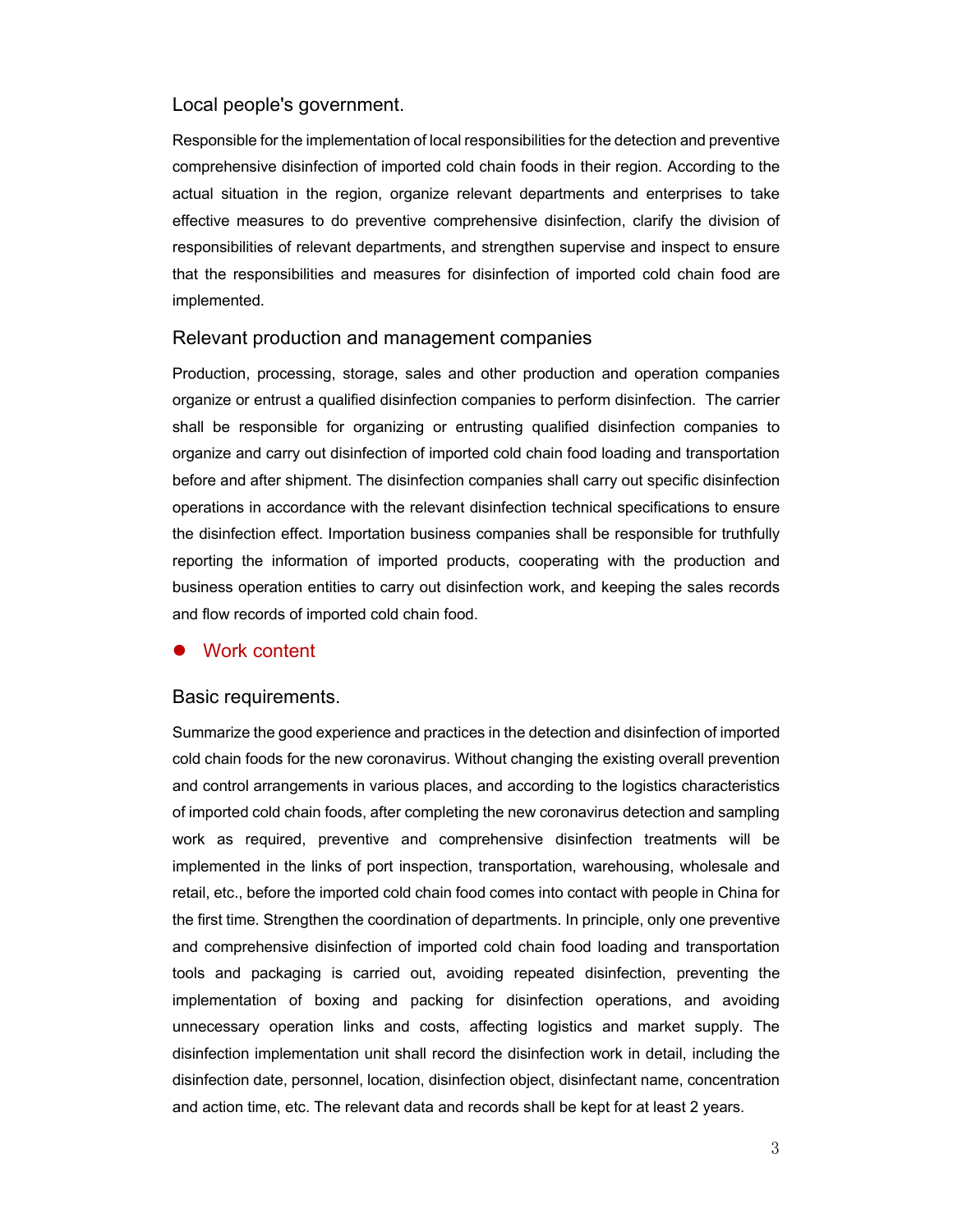## Work flow.

1. Port link. Import companies truthfully declare relevant information about imported coldchain food, and the customs department will strengthen the inspection of imported coldchain food in accordance with the risk monitoring plan formulated. If the test result is positive, it shall be returned or destroyed according to regulations. If the test result is negative, the customs department organizes, guides and urges the inspection site operator or import company to disinfect the inner wall of the container and the outer packaging of the imported cold chain food. After the disinfection is completed, the disinfection unit shall issue a certificate that the batch of goods has been disinfected. Imported cold chain foods that have not been disinfected at the port link will be disinfected in the follow-up link after they are released in accordance with regulations.

2. Cold chain transportation and warehouse in & out links. When imported cold chain food is unloaded from a container and reloaded into a domestic transportation tool, the owner or his agent shall sterilize the packaging of the goods. During the transportation of imported cold-chain food, the carrier must not open the container. The transportation management department in the domestic transportation section shall supervise and guide the cold-chain logistics enterprise to strictly inspect the customs clearance documents, implement the disinfection of the loading and transportation equipment such as transportation vehicles and ships, and the front-line staff's personal protection measures etc.. When the cold storage accepts imported cold chain food, it should truthfully record and verify the container number and lead seal number, and make a good record of the entry and exit of the goods. The relevant data and records should be kept for at least 2 years.

3. The distribution link. For imported cold chain food released from the port, the relevant production and business units shall check the disinfection certificate attached to the goods in the public cold storage or enterprise cold storage before they are reloaded and stored in the warehouse. If they are not disinfected, when the boxes are discharged, the inner wall of the container and the outer packaging of the goods shall be disinfected. After the disinfection is completed, the disinfection company shall issue a certificate that the batch of goods has been disinfected. The producing company shall disinfect the inner packaging of the goods that need to be opened.

4. Market link. The imported cold chain food sales market must strengthen management, standardize the market sanitation environment, and do a good job in daily disinfection of sales places.